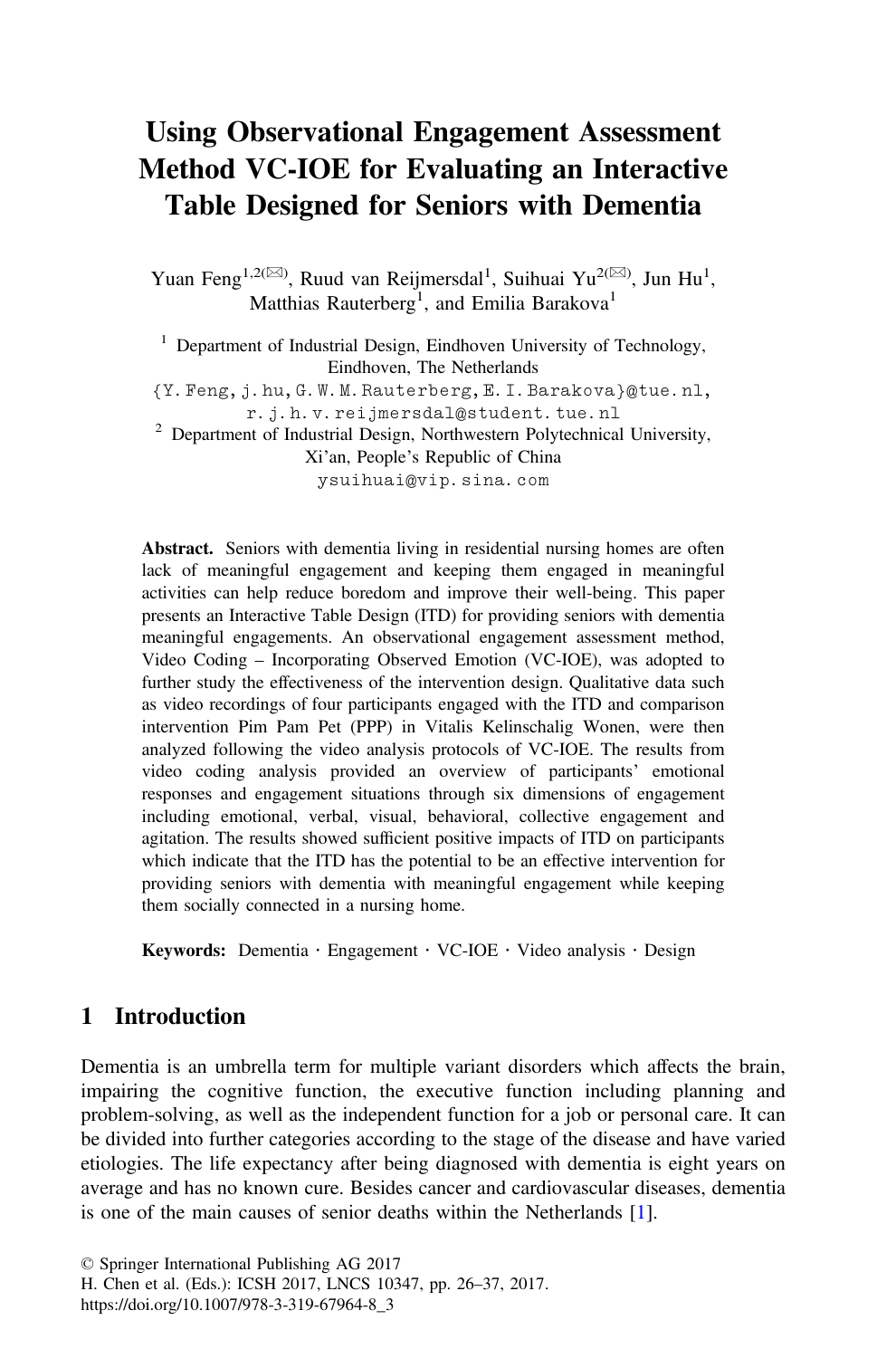In early stages, persons with dementia encounter problems such as inhibited memory, language deficiencies, and difficulties in novel tasks. With the progression of dementia, the number of complications becomes greater and the affected behaviors are further exaggerated. A decline in neurological functions due to the progression of dementia may lead to disorientation in time and place which often results in confusion and conflicts with others [\[2](#page-10-0)]. The loss of functional abilities ultimately leads to complications with daily tasks such as eating or getting dressed, or any other personal-care activities. Therefore, seniors with dementia often need specialized care in the form of nursing homes or professional caregivers.

#### 1.1 Engaging Seniors with Dementia in Social Activities

Since dementia is an age-related disease, seniors with dementia are faced with not only the challenges of the disease itself but also a decrease in their physical health as well as other age-related declines. A decrease in physical health such as the deterioration of mobility, hearing, and visual functions may disorient seniors further, leaving them feeling vulnerable and more emotional. This leads to their search for reassurance and attention from others [\[2](#page-10-0)]. The transition into residential nursing homes brings forth a new set of challenges for seniors with dementia as they can lose a sense of familiarity which is punctuated by participating in unplanned activities. This results in an increase in boredom and loneliness [[3\]](#page-10-0). The prolonged lack of engagement increases the risk of behavioral and psychological symptoms of dementia such as apathy, depression, aggression and agitation [\[4](#page-10-0)].

In addition, due to their compounding conditions, seniors with dementia spend less time than their peers engaging in social activities and communication is crucial in daily lives since it provides a means for people to express their needs and feelings. Without communication, unmet needs can result in aggression or other complicated behaviors, further resulting in social isolation [\[5](#page-10-0)]. Engagement in social activities can help seniors with dementia improve one aspect of their quality of life by mitigating boredom and decrease depression, agitation, and aggression [[6\]](#page-10-0). Also, engagement in social activities is beneficial for social connectedness and increases autonomy, which improves an individual's well-being [\[7](#page-10-0)]. Research in engagement is crucial for determining individual-centered activities for the betterment of their quality of life.

### 2 Assessing Engagement of Seniors with Dementia

The analysis of different forms of engagement that expected to help to define suitable interventions for increasing interests and positive emotions of persons with dementia has been done by researchers [\[8](#page-10-0)]. However, analyzing and assessing engagement can be challenging since seniors with dementia often have inhibited memory, deteriorated cognitive functions and degenerated language skills, which makes the evaluation through self-reflecting very difficult. Additionally, some dementia-affected seniors also have reduced emotionality which means they cannot express their facial emotions properly [[2,](#page-10-0) [9\]](#page-11-0). This makes the analysis of the facial expression even more difficult.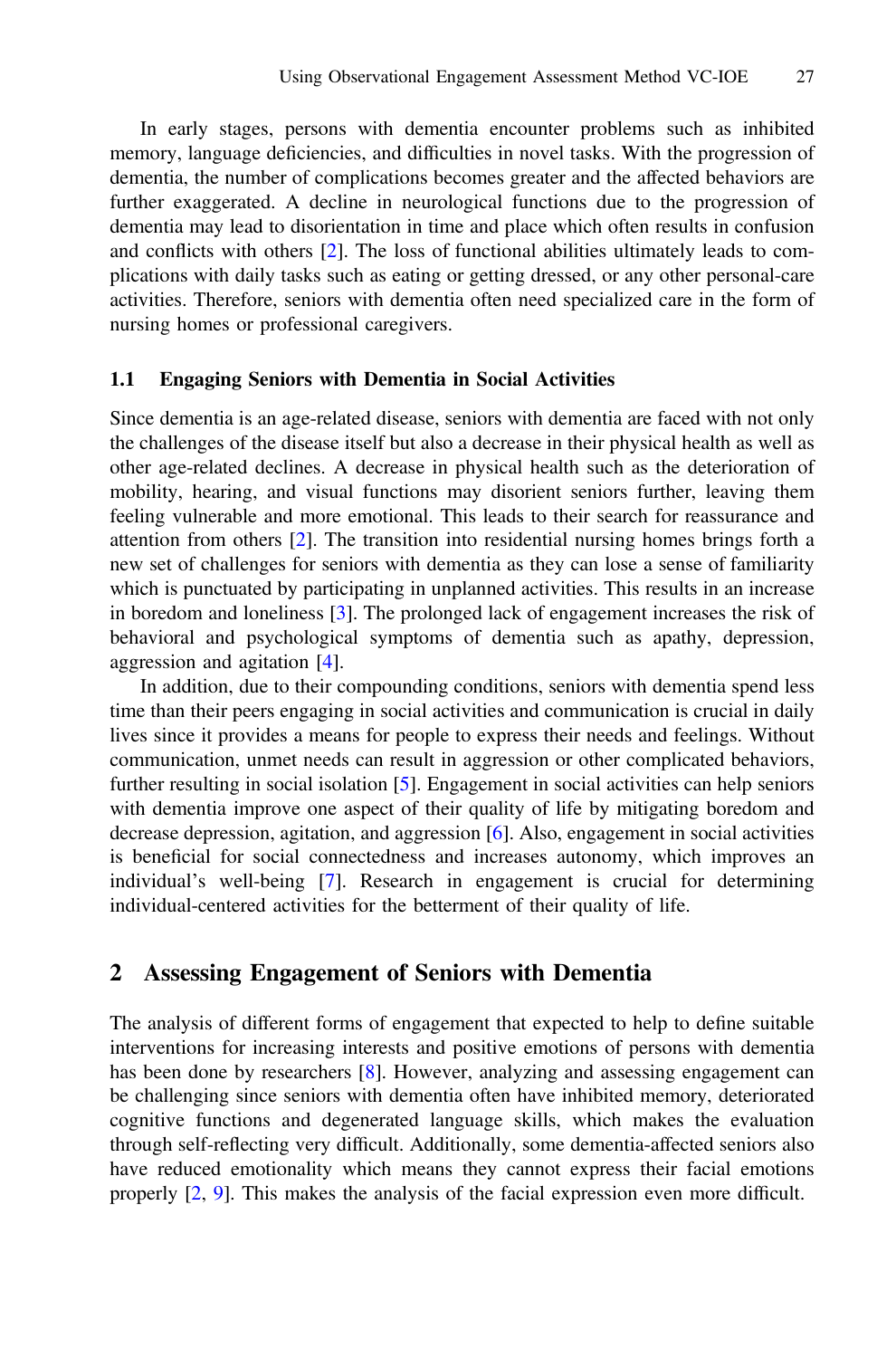The most notable work within the dementia engagement study is Cohen-Mansfield and her colleagues. They utilized a comprehensive model of five dimensions of engagement known as the Observational Method of Engagement (OME) [\[8](#page-10-0)]. It measures engagement through the rate of refusal of the stimulus, duration of the time that resident involved with the stimulus, level of attention to the stimulus, attitude toward the stimulus, and actions toward the stimulus. Unlike earlier research about dementia engagement that emphases on the effect of reducing agitation or agitated behaviors, OME specifically addresses the experience of engagement with measurable aspects, which provide a more comprehensive overview based on direct observation of engagement experience than simply studying the positive effect on agitation [\[10](#page-11-0)].

Most recently, Jones [\[11](#page-11-0)] proposed a video analysis method called Video Coding Incorporating Observed Emotion (VC-IOE) for assessing engagement of persons with dementia. VC-IOE is a video coding scheme based on theory integration of the Dual-channel hypothesis and the Comprehensive Process Model of Engagement framework [\[8](#page-10-0)], which integrates emotional and social aspects of the engagement experience as well. It is designed based on the OME and Lawton's commonly adopted the Observed Emotion Rating Scale (OERS) for assessing engagement and emotions [[12\]](#page-11-0). By combining existing methods and adding verbal, emotional and collective engagement, VC-IOE provides a more comprehensive understanding of the engagement of dementia in order to study the effectiveness of interventions.

### 3 Design of an Interactive Table for Dementia

An interactive table was designed intended to be used as an intervention for providing meaningful activity and improving engagement among seniors with dementia living in care facilities [[13\]](#page-11-0). The table figure was chosen since residents in nursing homes are already familiar and can interact with things placing on it naturally, therefore enables a simple level interaction based on former experience and cognitive function. Additionally, the table is already a physical connecting object since people sitting around often form a sense of connectedness.

The Interactive Table Design (ITD) (Fig. [1\)](#page-3-0) consists of two basic elements which are the interactive feather ball sets placing two on each long side of the table and four symmetric leaf shape patterns embedded in the center of the table. The positioning of the interactive ball sets is formed by their daily sitting habits. The table design can support at most four users interacting at the same time, with each user have one set of interactive balls and a hollowed route link to the center leaf shape pattern filled with colored liquid. Ball sets were chosen as related research indicated that ball figure shows appealing feature to all levels of cognitive impairment of dementia [\[14](#page-11-0), [15\]](#page-11-0). Four different colors are used for distinguishing user characters, and the same color is applied on both interactive ball set and the liquid inside leaf pattern interface in order to build a logic link in between. Feather feature provides an inviting gesture for different ways of interactions, such as stroking, petting, holding squeezing or slapping.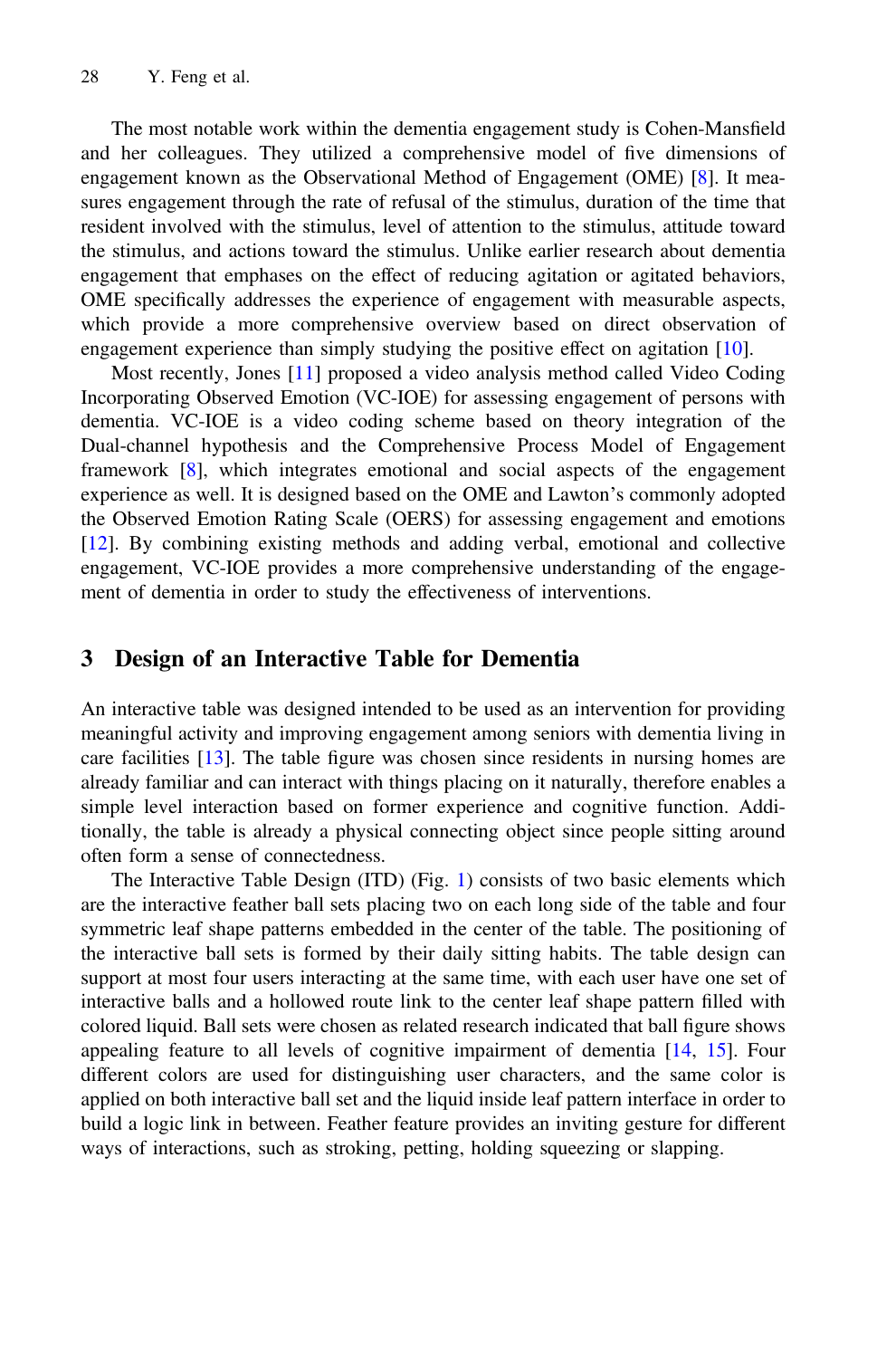<span id="page-3-0"></span>

Fig. 1. The Interactive Table Design with four seniors with dementia from Vitalis Kelinschalig Wonen interacting with it (Color figure online)

Each ball set consists of three individual balls that are made of colored goose down with woven conductive wires, while still visually appears as an entity. Three separate balls are controlled by mechanics underneath the table individually so that together they can be programmed to mimic animal-like movements and respond to user gestures. For instance, when three balls are moving up and down gradually, they may appear like pulsing or alive and breathing in the perception of users. The conductive wires hidden in the feather are programmed for sensing different ways of contact, combining with force sensing in order to distinguish possible gestures. Different gestural interactions are defined so that ball set can respond correspondingly in order to provide an animal-like character. For example, when no engagement happens with the ball sets, they will show provoking reaction that is popping out the table surface now and then and acts like a curious and shy animal; when positive engaged such as stroking, holding, handling, or petting the feather balls, they will mimic a breath pattern by slowly moving; when negative engaged such as slapping or hitting, they will react hiding or diving back into the table to show a hurtful animal-like behavior.

Leaf shape patterns embedded in the center of the table were made of transparent acrylic-based resin plates. They are normally transparent and barely visible. When signals of continues positive interactions are detected from users' wrist by a pulse sensor installed near the ball sets on the table, a pump will start working to pump colored liquid towards the center along with the rhythm of users' heartbeat. The whole system consists of four sets of electronics. Each set of electronics contains one Arduino Uno board which controls all the sensors and actuators; three servomotors manipulate one interactive ball set through a motor controller; three groups of conductive wires that receive user's touch input through a breakout board; a pulse sensor for collecting pulse signals; a pump and a power converter. The ITD aims at providing meaningful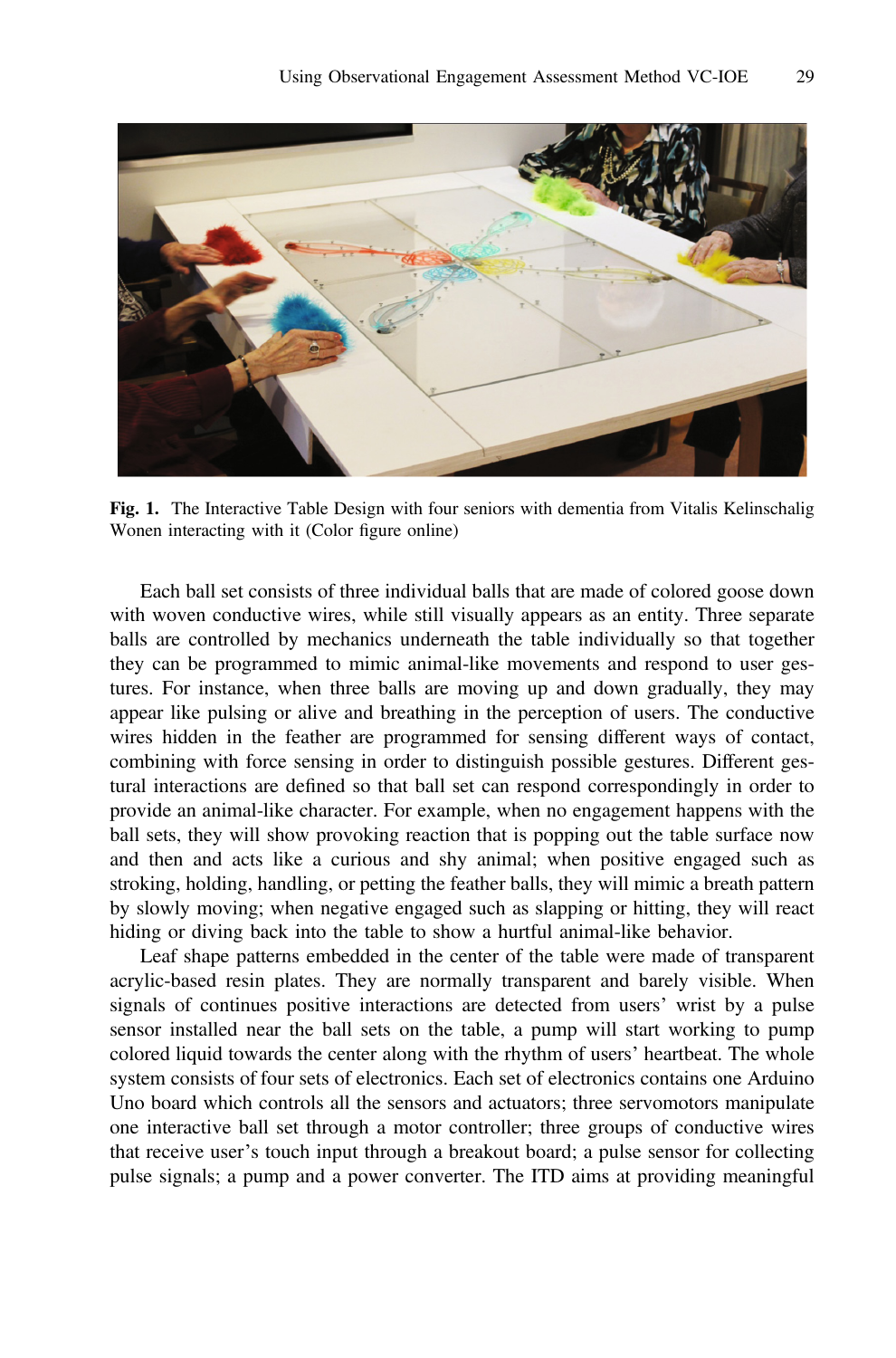engagement for keeping dementia residents in nursing homes occupied, in order to further preventing social isolation, magnifying positive affective effects and social connectedness without interfering dementia residents' daily routines and adding extra burdens on caregivers.

# 4 Evaluation

In order to further study the effectiveness of this designed intervention, an observational engagement assessment method VC-IOE was then adopted for acquiring an overall experience of the engagement. The evaluation was conducted in Vitalis (Kleinschalig Wonen), which is a nursing home in Eindhoven (The Netherlands) that focuses on providing specialized care for seniors with various forms and conditions of dementia. Additionally, a game Pim Pam Pet (PPP) was used for comparison study, since the game has already been used as a daily activity in Vitalis and proved to have positive effects on seniors with dementia based on former experiences from caregivers.

### 4.1 Participants

A sample contains four participants with a formal diagnosis of dementia were recruited from Vitalis. Residents with a functioning level of auditory, visual abilities and physically able for sitting and interacting with different stimulus were eligible to participate. All four participants are female due to the majority population living in Vitalis are female, and with the average age of 85 and different levels of cognitive functioning according to a diagnostic four-stage rating scale used in Vitalis. The same group of participants participated in both PPP and ITD evaluations. Participant demographics are shown in Table 1.

| Participant        | P1             | P <sub>2</sub> | P <sub>3</sub> | P <sub>4</sub> |
|--------------------|----------------|----------------|----------------|----------------|
| Gender             | Female         | Female         | Female         | Female         |
| Age                | 75             | 84             | 88             | 93             |
| Stage              | 2              | $2 - 3$        | $2 - 3$        | 3              |
| Form of dementia   | Vascular       | Vascular       | Vascular       | Vascular       |
|                    | dementia       | dementia       | dementia       | dementia       |
| Marriage status    | Widowed        | Married        | Widowed        | Widowed        |
| Cognitive function | Mild cognitive | Confused at    | Confused at    | Constantly     |
| according to staff | decline        | times          | times          | confused       |

Table 1. Participant demographics

## 4.2 Procedure

Evaluations were agreed ahead with Vitalis and performed in different days during non-planned activity time from 14:30 until 16:00 inside a unit within Vitalis. Four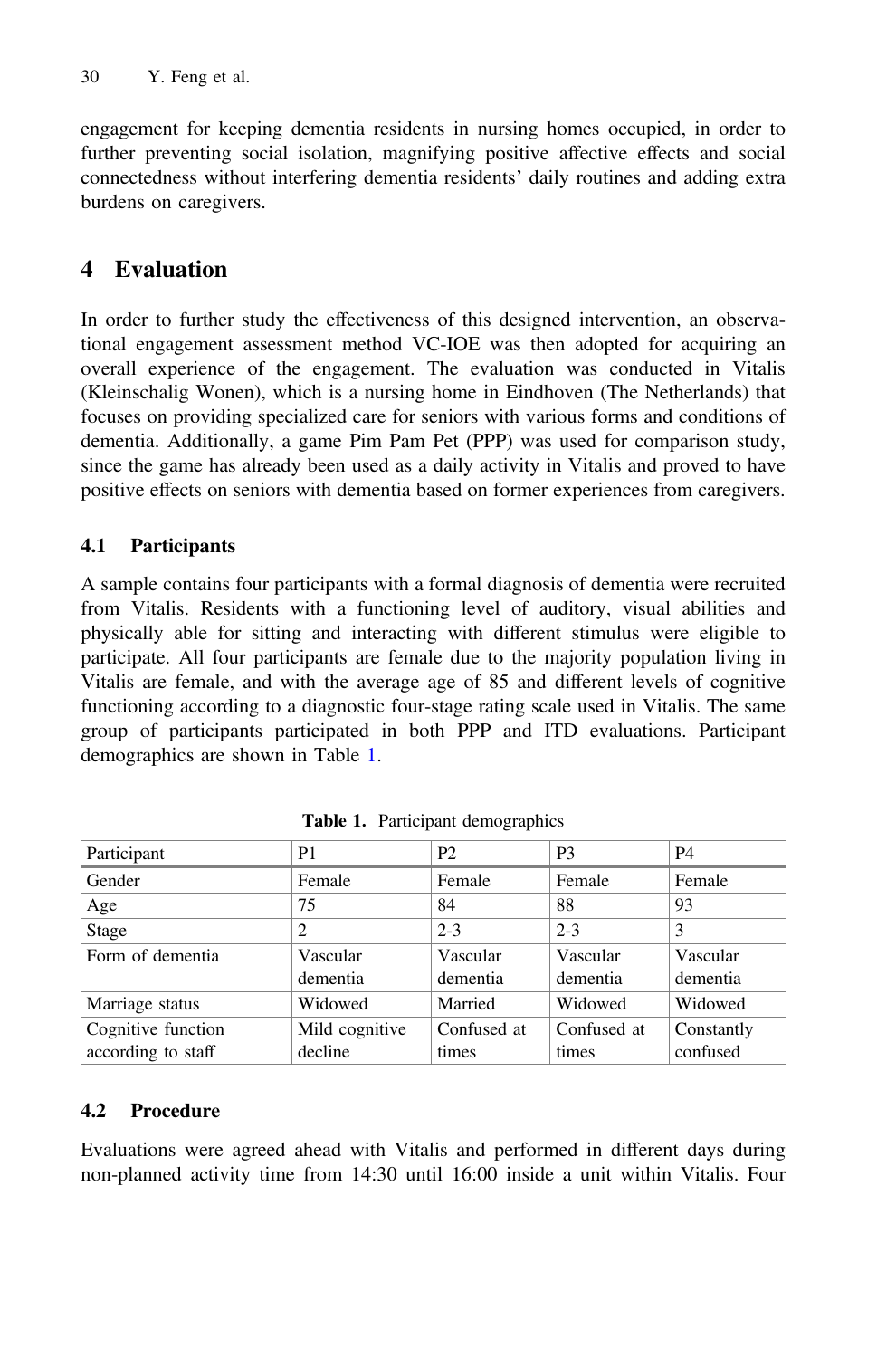participants were first invited to sit around a table in a living room formed by 7 residents of seniors with dementia and played with PPP for 20 min. The intervention session length was limited based on previous experience. The game PPP consists of a set of cards with questions and a turntable with letters from the alphabet. A registered nurse with extensive experience in dementia care as a facilitator to guide the game and read the questions on the cards, while participants take turns to roll the turntable then answer the questions on the cards start with the letter from the turntable. For instance, if the question is "what can you have on bread?" and if a participant rolls a letter "P", then "Peanut butter" should be one of the correct answers.

Participants were invited again another time for engaging with the ITD. As the intention of the design is to keep residents in nursing homes engaged with minimal involvement of caregivers, this evaluation was performed without a facilitator. Participants were first introduced to the table, then instructed to explore by themselves until loss of interest or left the table. Both evaluations were group sessions with the same four participants for better generating social connectedness and assessing collective engagement. Evaluations were documented using video cameras and cell phones for recording audios then transcribed into a manuscript and translated into English for further qualitative data analysis.

#### 4.3 Assessing Engagement Using VC-IOE

A video coding protocol VC-IOE was used for video analysis according to the guidelines proposed by Jones [\[11](#page-11-0)]. The VC-IOE video coding protocol emphases on six dimensions of engagements, including emotional, verbal, visual, behavioral, collective engagement and signs of agitation. Each dimension will be assessed separately, and then considered jointly for providing a more comprehensive overview of the engagement experience.

The emotional engagement was assessed by observing facial responses and coded into three categories as pleasure, negative and neutral. The verbal engagement was assessed through conversations. It offers a context for understanding their engagement situations and behaviors toward stimulus. Visual engagement as an indicator of participants' non-verbal engagement was examined and coded according to the presence of the visual engagement, for instance, keeping eye contact with the stimulus, or no eye contact with the stimulus. Behavior engagement assessing was based on the relevant engagement study of Cohen-Mansfield et al. [[16\]](#page-11-0) and Kolanowski et al. [[17\]](#page-11-0). Gestural interaction including petting, stroking, handling the stimulus properly were considered positive behavioral engagement, and hitting the table or pulling out the ball sets was considered negative behavioral engagement. The collective engagement was assessed when participants showed social connection such as introducing or instructing stimulus to others, encouraging others to interact with, or using stimulus as a communication tool for forming conversations. Agitation is coded based on Cohen-Mansfield's research on agitation and agitation behaviors (Cohen-Mansfield Agitation Inventory, CMAI) [[18\]](#page-11-0), both verbal and non-verbal aspects. The missing data was coded as no engagement. Table [2](#page-6-0) presents and explains the video analysis protocols in details. Dedoose online platform [\(www.dedoose.com](http://www.dedoose.com)) was used for analyzing the qualitative data.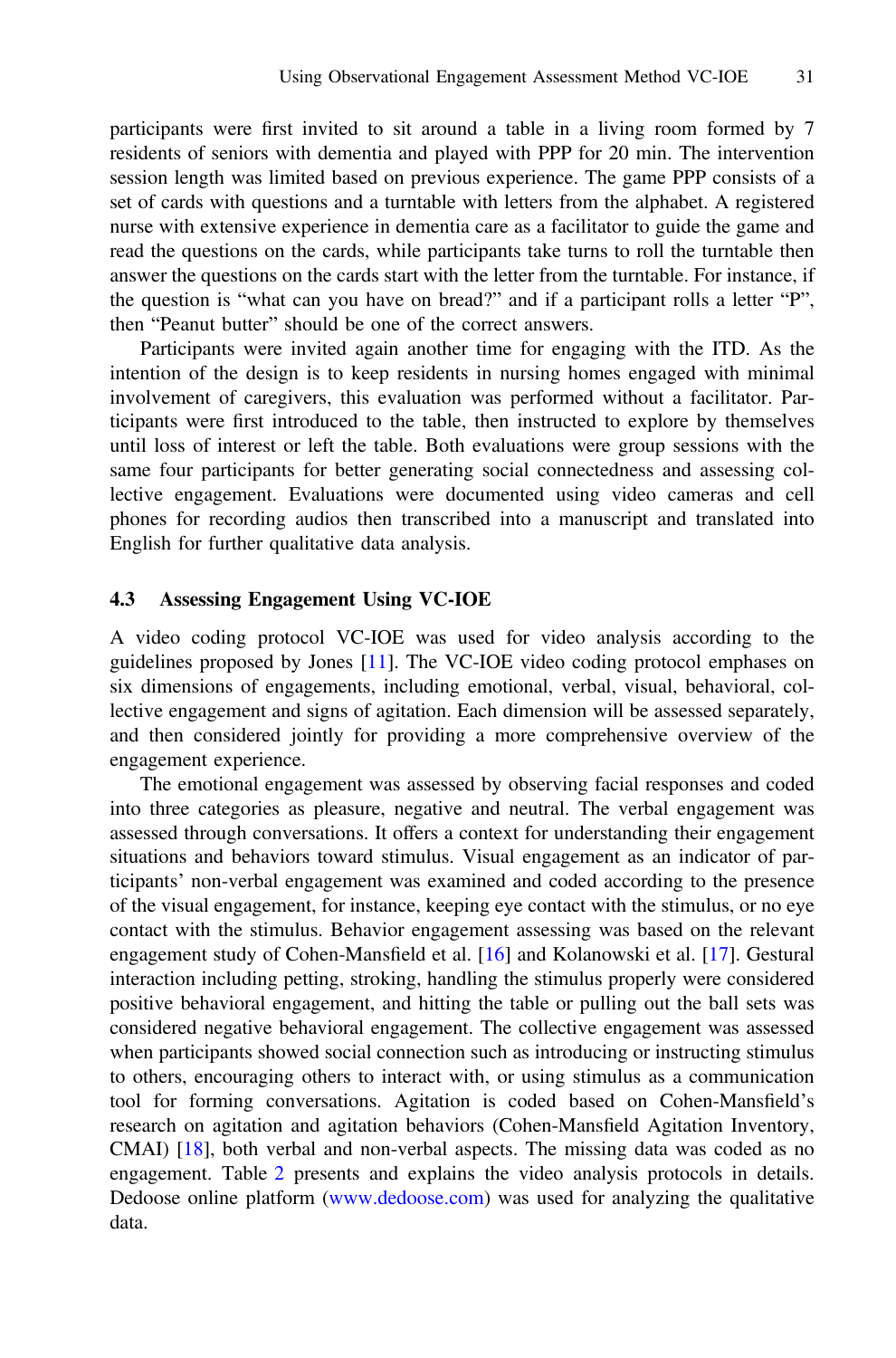| Engagement                                                 | Observation                                                                                                                                                                                                                                                                                                                   |
|------------------------------------------------------------|-------------------------------------------------------------------------------------------------------------------------------------------------------------------------------------------------------------------------------------------------------------------------------------------------------------------------------|
| Emotional engagement                                       |                                                                                                                                                                                                                                                                                                                               |
| Positive emotions (Pleasure)                               | Smiling, laughing towards the stimulus                                                                                                                                                                                                                                                                                        |
| Negative emotions (Anger,<br>Anxiety or fear, Sadness)     | Physical aggression, yelling, cursing, drawing eyebrows<br>together, clenching teeth, pursing lips, narrowing eyes;<br>voice shaking, shrieking, repetitive calling out, line<br>between eyebrows, lines across forehead, tight facial<br>muscles; crying, frowning, eyes drooped, moaning,<br>sighing, eyes/head turned down |
| Neutral                                                    | Relaxed or no sign of discrete facial expression                                                                                                                                                                                                                                                                              |
| Verbal engagement                                          |                                                                                                                                                                                                                                                                                                                               |
| Positive verbal engagement with<br>stimulus or facilitator | Appreciating, praising the stimulus, making jokes,<br>expressing happiness, fun experience, and participating<br>and maintaining conversation, verbally responding to the<br>stimulus                                                                                                                                         |
| Negative verbal engagement                                 | Verbalizes the desire to leave, refuses to participate in the<br>activity anymore, makes repetitive generalized somatic<br>complaints, cursing and swearing                                                                                                                                                                   |
| No verbal engagement                                       | Not participating and maintaining the conversation. Not<br>responding or talking to the stimulus or facilitators                                                                                                                                                                                                              |
| Visual engagement                                          |                                                                                                                                                                                                                                                                                                                               |
| Visually engaged                                           | Appears alerted and maintaining eye contact with the<br>stimulus, including eyes following or looking at the<br>stimulus                                                                                                                                                                                                      |
| No visual engagement                                       | Blank stare into space. Does not make eye contact with<br>the stimulus                                                                                                                                                                                                                                                        |
| Behavioral engagement                                      |                                                                                                                                                                                                                                                                                                                               |
| Positive behavioral engagement                             | Touching or attempting to touch the stimulus. Stroking,<br>petting, holding and handling the stimulus appropriately                                                                                                                                                                                                           |
| Negative behavioral engagement                             | Hitting, shaking and slapping the stimulus<br>inappropriately, including Shoving it away and pulling it<br>out                                                                                                                                                                                                                |
| No behavioral engagement                                   | No touching, physical contact and interacting with the<br>stimulus                                                                                                                                                                                                                                                            |
| Collective engagement                                      |                                                                                                                                                                                                                                                                                                                               |
| Evidence of collective<br>engagement                       | Encouraging others to interact with the stimulus.<br>Introducing stimulus to others. Using stimulus as a<br>communication channel to interact and talk with others                                                                                                                                                            |
| No collective engagement                                   | No sign of collective engagement                                                                                                                                                                                                                                                                                              |
| Agitation                                                  |                                                                                                                                                                                                                                                                                                                               |
| Evidence of agitation<br>(verbal, vocal, motor activity)   | Restlessness, repeated/agitated movement, picking and<br>fiddling with clothes; repetitive rubbing own limbs or<br>torso; appears anxious. Repeats words or phrases,<br>abusive or aggressive toward self or other                                                                                                            |
| No evidence of agitation                                   | No sign of agitation as described above                                                                                                                                                                                                                                                                                       |

<span id="page-6-0"></span>Table 2. Video coding protocols including six dimensions of engagement and observational signs used in evaluations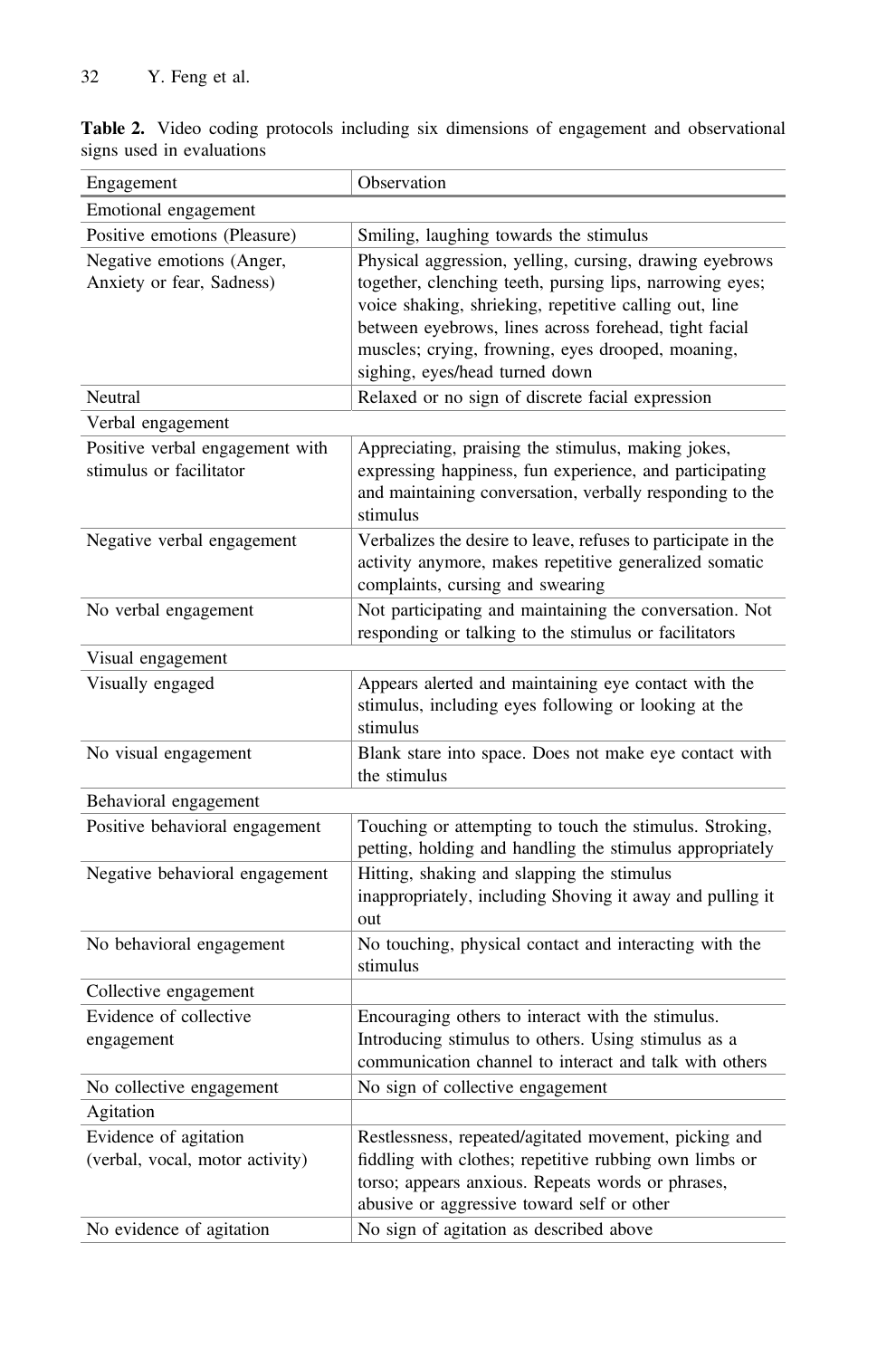### 5 Results

Coding result presented in Table 3 shows the duration of each participant engaged in six dimensions of engagement of two evaluations in seconds. The original coding results were converted and using 600 s as a unit of session duration of both evaluations for easier comparison purpose. Participants' emotional, verbal, behavioral responses to both PPP and ITD are summarized separately in Table 4.

| Evaluation                                                           | <b>PPP</b>     |    |    |                | ITD            |  |  |    |
|----------------------------------------------------------------------|----------------|----|----|----------------|----------------|--|--|----|
| Participant                                                          | P <sub>1</sub> | D) | P3 | P <sub>4</sub> | $\mathbf{p}_1$ |  |  | PΔ |
| Session duration   755   755   755   477   2832   1910   1399   1890 |                |    |    |                |                |  |  |    |

Table 3. Session duration of each participant engaged in two evaluations in seconds

Table 4. Each participant's converted engagement duration using 600 s as a unit of both PPP and ITD evaluations in seconds

| Evaluation                  | <b>PPP</b>     |                |                |                | <b>ITD</b>     |                |                |           |
|-----------------------------|----------------|----------------|----------------|----------------|----------------|----------------|----------------|-----------|
| Participant                 | P <sub>1</sub> | P <sub>2</sub> | P <sub>3</sub> | P <sub>4</sub> | P <sub>1</sub> | P2             | P <sub>3</sub> | <b>P4</b> |
| Positive                    | 25.36          | 7.13           | 3.17           | 1.26           | 76.06          | 16.65          | 107.22         | 7.62      |
| emotions                    |                |                |                |                |                |                |                |           |
| Negative                    | 1.59           | $\overline{0}$ | $\theta$       | $\overline{0}$ | 5.08           | 13.19          | 2.14           | 11.11     |
| emotions                    |                |                |                |                |                |                |                |           |
| Neutral                     | 573.05         | 592.87         | 596.83         | 598.74         | 518.86         | 570.16         | 490.64         | 581.27    |
| Visual                      | 529.46         | 397.09         | 493.79         | 435.22         | 261.86         | 394.87         | 208.00         | 330.16    |
| engagement                  |                |                |                |                |                |                |                |           |
| Positive                    | 88.77          | 40.42          | 9.51           | 5.03           | 323.31         | 37.70          | 258.18         | 54.29     |
| verbal                      |                |                |                |                |                |                |                |           |
| engagement                  |                |                |                |                |                |                |                |           |
| with stimulus               |                |                |                |                |                |                |                |           |
| or facilitator              |                |                |                |                |                |                |                |           |
| Negative                    | $\overline{0}$ | 4.76           | $\theta$       | $\overline{0}$ | 22.46          | $\overline{0}$ | 14.15          | 8.89      |
| verbal                      |                |                |                |                |                |                |                |           |
| engagement<br>with stimulus |                |                |                |                |                |                |                |           |
| or facilitator              |                |                |                |                |                |                |                |           |
| Positive                    | 3.17           | 9.51           | $\mathbf{0}$   | $\overline{0}$ | 167.80         | 385.13         | 88.78          | 203.17    |
| Behavioral                  |                |                |                |                |                |                |                |           |
| engagement                  |                |                |                |                |                |                |                |           |
| Negative                    | $\theta$       | $\overline{0}$ | $\Omega$       | $\Omega$       | $\Omega$       | 0.63           | 2.14           | $\Omega$  |
| Behavioral                  |                |                |                |                |                |                |                |           |
| engagement                  |                |                |                |                |                |                |                |           |
| Collective                  | 13.47          | 2.38           | $\theta$       | $\overline{0}$ | 61.02          | 16.65          | 96.93          | 19.37     |
| engagement                  |                |                |                |                |                |                |                |           |
| Agitation                   | 3.17           | 5.55           | $\overline{0}$ | 40.25          | $\overline{0}$ | 6.28           | 4.29           | 38.41     |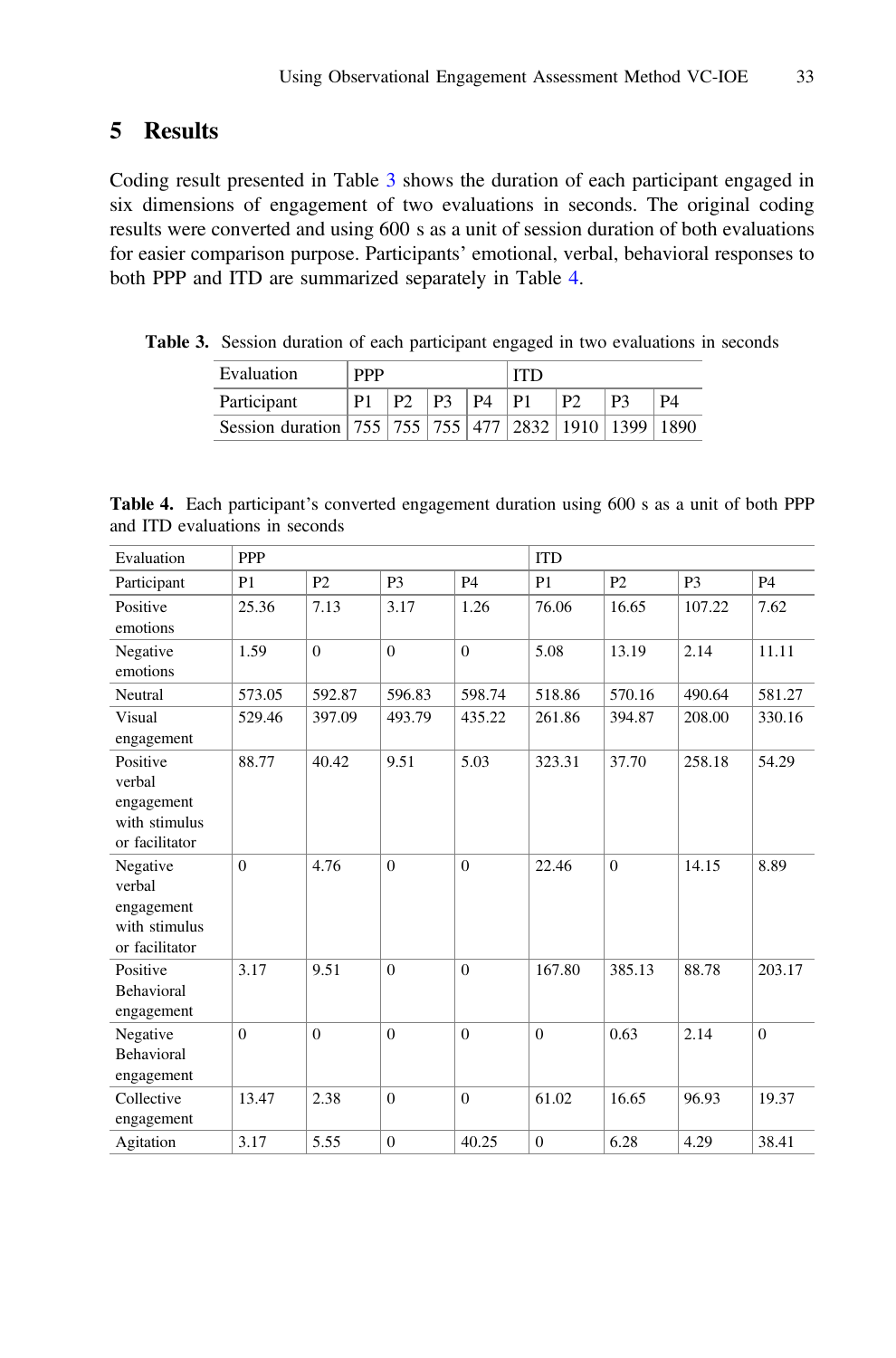### 5.1 Overall Observations in Six Dimensions of Engagement

It is obvious that the session duration of all participants when engaging with the ITD far surpasses the corresponding session duration of game PPP. They showed great interests towards the ITD. The attractiveness and aliveness of the design features, the inviting gesture for interacting, along with the calmness and connectedness brings by the ITD together shows a successful concept for residents with dementia in Vitalis. Longer positive emotional engagement towards the stimulus was also examined with the engagement of the ITD. Participants were found expressing emotions more often and with longer durations. Compared to the emotional engagement of PPP, ITD succeeded on provoking their emotional expressions. Both positive and negative emotional engagement experienced a rise, which suggested more brain activities regarding emotional expression were activated, and this may due to the rich multi-sensory stimulations and animal-like features of the ITD.

In addition, during evaluations, participants who expressed more verbally tend to have less behavioral and visual engagement. Their visual engagement is proportional to the behavioral engagement, as when they are behavioral engaged with the stimulus they usually also keep eye contact at the same time. Result also shows that seniors with advanced stage of dementia who have language deficiencies tend to be more engaged in behavioral engagement and find socially involved within collective engagement challenging.

Although evaluations of both evaluations are group sessions, engagement of all participants with the ITD shows much longer collective engagement duration. The results of qualitative video analysis present many clues on social inclusion. Participants helped each other on how to interact with the ball sets, how to make the liquid pumping works and guided each other's attention towards the stimulus. The interaction helped form conversations as well. Longer duration of verbal engagement was exhibited when engaged with the ITD. They were discussing the vibrant colored feather together and sharing past experiences. In addition, participants were found to be easily influenced by others during evaluations, for instance, petting behavior of one participant will trigger others' petting behaviors. No finding was found regarding the effect on ease of agitation.

#### 5.2 Observations of Individual Cases

Results indicate that response varied between participants and overtime for each individual. Therefore, the below represents results of individual case studies, as case study method is advantageous for close inspection and exploration of the individual impacts when engaging with the stimulus.

**Participant 1 (P1).** Out of four participants, P1 attended the longest duration of both evaluations with PPP and the ITD and frequently showed positive expressions such as laughing and smiling. Also, longer positive emotional, verbal, behavioral engagement and collective engagement duration with the ITD was showed than with PPP. P1 verbally engaged well during both two evaluations. Her relatively high language skills, therefore, enabled more verbal expressions. The Result shows much more verbal engagement was provoked by ITD and both positive and negative verbal expressions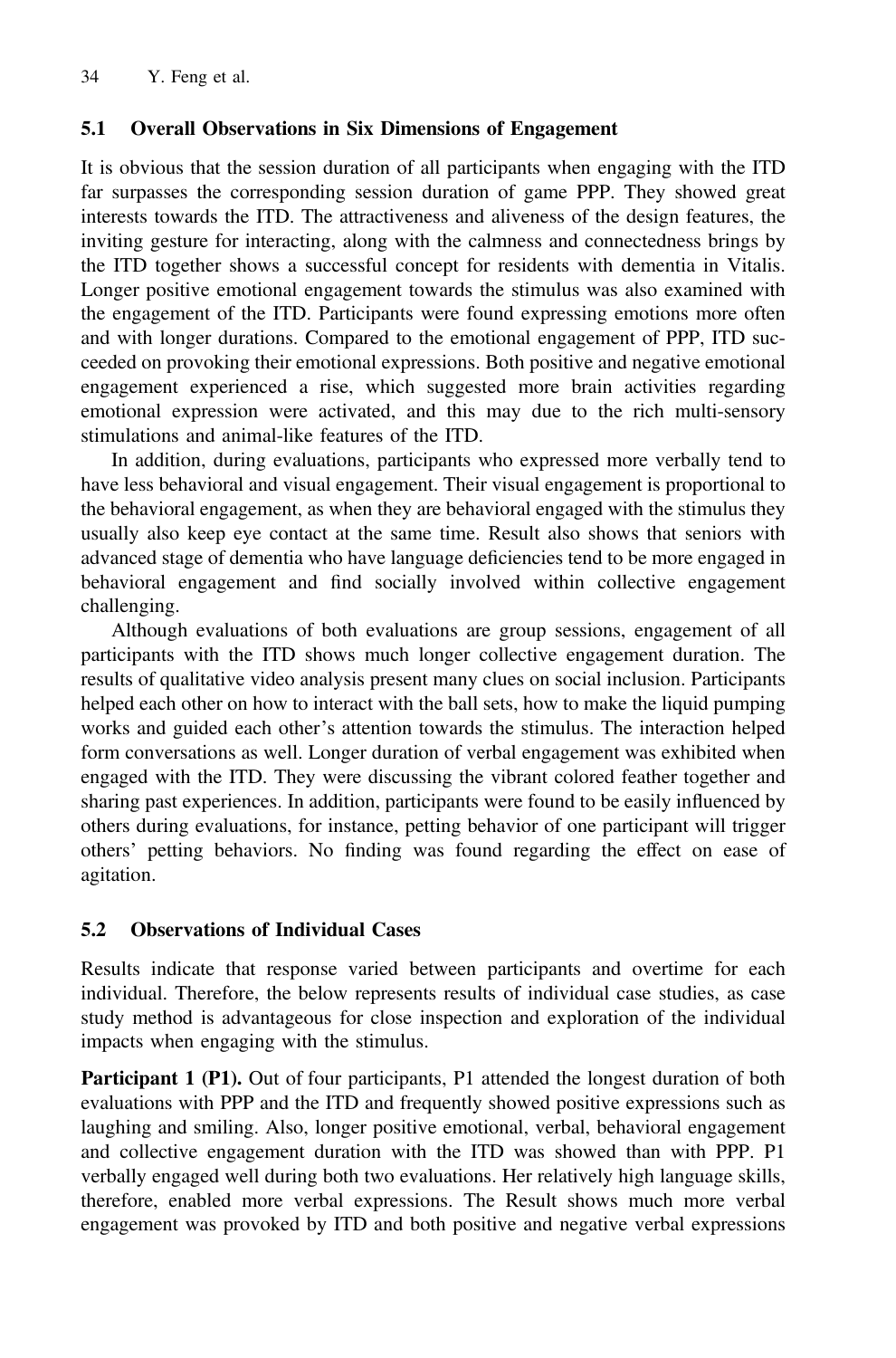were used. P1 also showed signs of collective engagement, such as verbally instructing others and encouraging other participants playing with the stimulus.

**Participant 2 (P2).** During both two tests, P2 spent the majority of time on behavioral engagement and visually focused with the stimulus instead of expressing herself verbally or emotionally. The highest positive behavioral engagement was exhibited that other participants, while few verbal languages and emotional changes were captured. She was very curious towards the stimulus distributed in front of her and connecting every element of the environment through touching, handling, stroking the stimulus, which created a profile that likely her way of expressing engagement is more through behavioral engaged than other sensory channels. About two-thirds of the time when interacting with the ITD was positively behavioral engaged and almost no negative engagement showed during the whole period. Improved collective engagement was found compared to engagement with PPP.

Participant 3 (P3). Different engagement situations were found when P3 playing with PPP and interacting with the ITD. When engaged with PPP, few emotional changes were showed and no behavioral engagement including positive and negative, no collective engagement or agitation was examined. The game almost didn't trigger any emotional and behavioral expressions. Although session duration with the ITD was the shortest compared to others, however a high level of positive emotions, positive verbal engagement, and collective engagement was exhibited. What notable is that among all participants P3 showed most signs of collective engagement.

**Participant 4 (P4).** The game session of PPP was planned for 20 min while participants' interests towards the game only last for about 12 min. P4 lost interests and left the table at about 8 min after the game started and began pacing in the room. During the whole session when engaged with PPP, P4 showed almost no positive or negative emotion but the neutral facial expression, which indicated that the game almost did not provoke any emotional engagement in general. While during the evaluation of the ITD, both positive and negative emotions were examined, and the participant can verbally respond to the design positively and negatively. Duration of verbal engagement, positive behavioral engagement, and collective engagement experienced a rise than with PPP. Besides, P4 also showed most of the agitated behaviors among all participants.

## 6 Concluding Remarks

We presented the design of an interactive table for providing dementia-affected seniors living in specialized nursing homes with meaningful social activities and leveled stimulations. The aim of the evaluation was intended to study the effectiveness of the ITD as an intervention. Cutting edge observational engagement assessment method, VC-IOE, was used for assessing engagement of seniors with dementia to provide critical analysis of the effectiveness of the intervention. Qualitative data such as video recordings of four participants engaged with two evaluations with the ITD and PPP in Vitalis were then analyzed following the video analysis protocols proposed by Jones.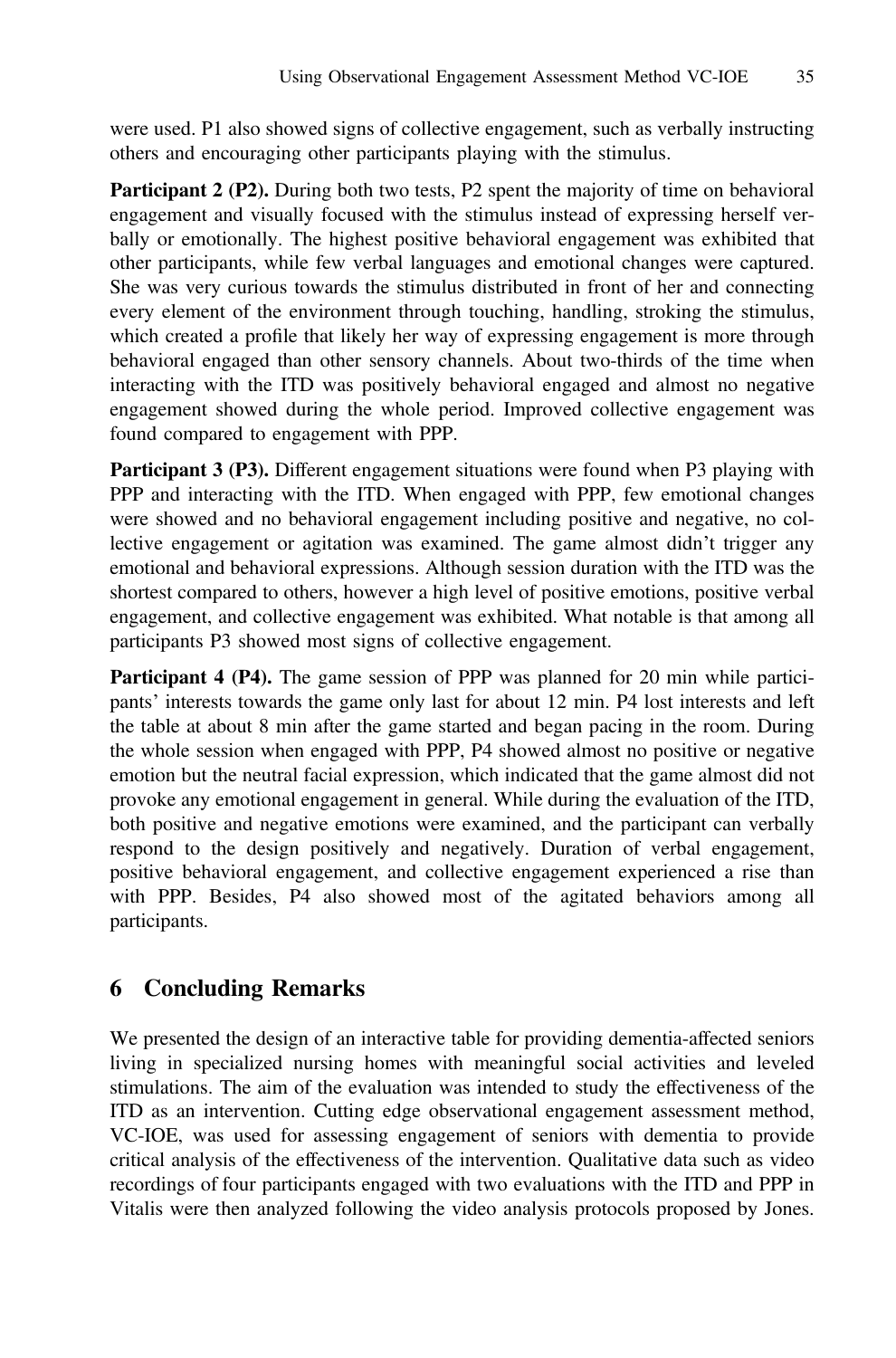<span id="page-10-0"></span>The results from video coding analysis provided an overview of participants' emotional responses and engagement situations through six dimensions of engagement including emotional, verbal, visual, behavioral, collective engagement and agitation. The analysis of engagement with the ITD showed significant positive impacts such as improved emotional state of participants, activated behavioral engagement, and increased positive connections. These resulted in a reduction of boredom and loneliness, further improving well-being. All facts indicate that the ITD has the potential to be a more suitable and attractive intervention for improving the quality of life of seniors with dementia including their social interaction in nursing homes.

While Further evaluation of the ITD is needed and more research is required for its improvement. Also, a second coder is needed for enhancing the reliability and validity of the qualitative video data analysis. Long-term engagement with more participants should be considered for a more comprehensive investigation of the effectiveness of the ITD. A greater number of sessions are needed to obtain the average duration of the engagement. Furthermore, automatic interpretation of affective facial expression [[19\]](#page-11-0), qualitative measures of connectedness, and social inclusion should be included [[20\]](#page-11-0). In addition, for studying effectiveness on agitation, participants' normal agitation state is needed in order to provide a baseline. As for the ITD, further design improvements based on evaluation feedbacks are necessary, and practical use scenarios should be taken into consideration as well.

Acknowledgments. The author would like to thank the Chinese Scholarship Council, T. Zuo from Jiangnan University, and Sylvia van Aggel, Helma Verstappel from Vitalis for their support on the study.

# **References**

- 1. Alzheimer Netherland, Fact sheet about dementia, [http://alzheimer.vps9.dolphiq.nl/media/](http://alzheimer.vps9.dolphiq.nl/media/30329/Factsheet%20dementie%20algemeen%20-%20publieksversie%2003-10-2016.pdf) [30329/Factsheet%20dementie%20algemeen%20-%20publieksversie%2003-10-2016.pdf](http://alzheimer.vps9.dolphiq.nl/media/30329/Factsheet%20dementie%20algemeen%20-%20publieksversie%2003-10-2016.pdf)
- 2. James, I.A.: Understanding Behaviour in Dementia that Challenges: A Guide to Assessment and Treatment. Jessica Kingsley Publishers, London (2011)
- 3. von Kutzleben, M., Schmid, W., Halek, M., et al.: Community-dwelling persons with dementia: what do they need? what do they demand? what do they do? a systematic review on the subjective experiences of persons with dementia. Aging Ment. Health 16(3), 378–390 (2012)
- 4. Moyle, W., Venturto, L., Griffiths, S., et al.: Factors influencing quality of life for people with dementia: a qualitative perspective. Aging Ment. Health 15(8), 970–977 (2011)
- 5. Scherder, E.J., Bogen, T., Eggermont, L.H., et al.: The more physical inactivity, the more agitation in dementia. Int. Psychogeriatr. 22(08), 1203–1208 (2010)
- 6. Cohen-Mansfield, J., Dakheel-Ali, M., Marx, M.S.: Engagement in persons with dementia: the concept and its measurement. Am. J. Geria. Psychiatry. 17(4), 299–307 (2009)
- 7. Moyle, W., Jones, C., Sung, B., et al.: What effect does an animal robot called CuDDler have on the engagement and emotional response of older people with dementia? a pilot feasibility study. Int. J. Soc. Robot. 8(1), 145–156 (2016)
- 8. Cohen-Mansfield, J., Marx, M.S., Freedman, L.S., et al.: The comprehensive process model of engagement. Am. J. Geria. Psychiatry. 19(10), 859–870 (2011)